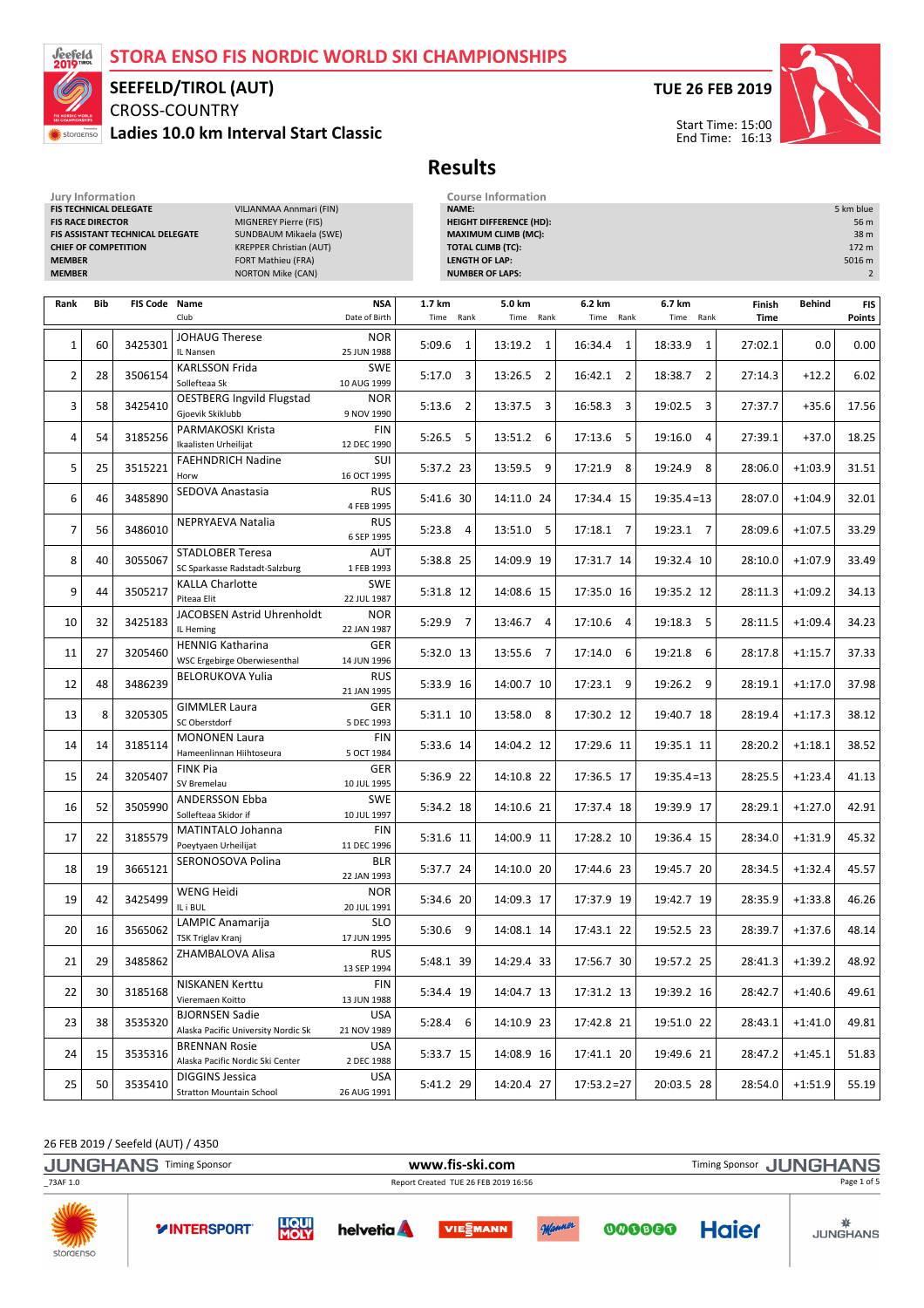

#### SEEFELD/TIROL (AUT)

CROSS-COUNTRY Ladies 10.0 km Interval Start Classic TUE 26 FEB 2019



Results

| Rank | Bib            | FIS Code Name | Club                                                      | <b>NSA</b><br>Date of Birth | 1.7 km<br>Time Rank | 5.0 km<br>Time Rank | 6.2 km<br>Time Rank | 6.7 km<br>Time Rank | Finish<br>Time | Behind    | <b>FIS</b><br><b>Points</b> |
|------|----------------|---------------|-----------------------------------------------------------|-----------------------------|---------------------|---------------------|---------------------|---------------------|----------------|-----------|-----------------------------|
| 26   | 36             | 1274580       | <b>ISHIDA Masako</b><br>JR Hokkaido Ski Team              | JPN<br>5 NOV 1980           | 5:45.5 33           | 14:21.9 29          | 17:53.9 29          | 20:01.5 27          | 28:55.5        | $+1:53.4$ | 55.93                       |
| 27   | 18             | 3205176       | RINGWALD Sandra<br>ST Schonach-Rohrhardsberg              | <b>GER</b><br>27 SEP 1990   | $5:30.0$ 8          | 14:09.4 18          | 17:47.4 24          | 19:56.5 24          | 29:08.9        | $+2:06.8$ | 62.54                       |
| 28   | 26             | 3295322       | COMARELLA Anna<br><b>GS FIAMME ORO</b>                    | ITA<br>12 MAR 1997          | 5:36.4 21           | 14:20.2 26          | 17:53.1 26          | 20:01.2 26          | 29:09.5        | $+2:07.4$ | 62.83                       |
| 29   | 11             | 3535304       | <b>CALDWELL Sophie</b><br><b>Stratton Mountain School</b> | <b>USA</b><br>22 MAR 1990   | 5:39.3 26           | 14:21.4 28          | $17:53.2=27$        | 20:04.2 29          | 29:11.6        | $+2:09.5$ | 63.87                       |
| 30   | 20             | 3675066       | <b>TYULENEVA Valeriya</b>                                 | KAZ<br>27 SEP 1997          | 5:49.3 41           | 14:34.8 35          | 18:08.0 33          | 20:13.1 31          | 29:20.5        | $+2:18.4$ | 68.26                       |
| 31   | 2              | 3055108       | <b>UNTERWEGER Lisa</b><br>SK Rottenmann-Steiermark        | AUT<br>4 FEB 1995           | 5:50.0 43           | 14:35.4 36          | 18:16.3 36          | 20:24.9 35          | 29:23.0        | $+2:20.9$ | 69.49                       |
| 32   | 6              | 3705003       | PROCHAZKOVA Alena<br>LK Slavia UMB Banska Bystrica        | <b>SVK</b><br>9 AUG 1984    | 5:44.3 32           | 14:43.3 40          | 18:18.9 39          | 20:31.1 38          | 29:28.7        | $+2:26.6$ | 72.30                       |
| 33   | 34             | 3505090       | INGEMARSDOTTER Ida<br>Aasarna IK                          | <b>SWE</b><br>26 APR 1985   | 5:34.0 17           | 14:15.4 25          | 17:52.4 25          | 20:11.2 30          | 29:29.5        | $+2:27.4$ | 72.70                       |
| 34   | 17             | 3295157       | <b>SCARDONI Lucia</b><br><b>GS FIAMMEGIALLE</b>           | ITA<br>22 MAR 1991          | 5:46.7 36           | 14:28.7 32          | 18:10.1 34          | 20:20.2 34          | 29:31.4        | $+2:29.3$ | 73.63                       |
| 35   | $\overline{4}$ | 3435197       | MARCISZ Izabela<br>SS Przadki Ski                         | POL<br>18 MAY 2000          | 5:40.1 27           | 14:24.8 31          | 18:06.8 31          | 20:20.0 33          | 29:31.9        | $+2:29.8$ | 73.88                       |
| 36   | 3              | 3105095       | NISHIKAWA Emily<br>Whitehorse Cross Country Ski Club      | CAN<br>26 JUL 1989          | 5:41.1 28           | 14:23.7 30          | 18:07.3 32          | 20:14.9 32          | 29:38.2        | $+2:36.1$ | 76.99                       |
| 37   | 7              | 3155314       | RAZYMOVA Katerina<br>SPORT CLUB PLZEN                     | <b>CZE</b><br>10 SEP 1991   | 5:46.3 35           | 14:43.0 39          | 18:17.6 38          | 20:28.8 37          | 29:46.9        | $+2:44.8$ | 81.28                       |
| 38   | 23             | 3675035       | SHEVCHENKO Anna                                           | KAZ<br>4 AUG 1993           | $5:47.3=37$         | $14:38.9=37$        | 18:12.5 35          | 20:26.0 36          | 29:47.1        | $+2:45.0$ | 81.38                       |
| 39   | 13             | 3045076       | <b>YEATON Jessica</b>                                     | AUS<br>21 NOV 1991          | $5:47.3=37$         | $14:38.9=37$        | 18:21.8 40          | 20:35.3 39          | 29:49.2        | $+2:47.1$ | 82.41                       |
| 40   | 21             | 3295241       | <b>GANZ Caterina</b><br><b>GS FIAMMEGIALLE</b>            | ITA<br>13 NOV 1995          | 5:48.9 40           | 14:32.6 34          | 18:16.5 37          | 20:37.5 40          | 30:03.5        | $+3:01.4$ | 89.46                       |
| 41   | 1              | 3675049       | <b>BYKOVA Irina</b>                                       | KAZ<br>6 JUL 1993           | 5:56.4 48           | 14:55.0 42          | 18:36.1 42          | 20:47.2 41          | 30:03.9        | $+3:01.8$ | 89.66                       |
| 42   | 35             | 3125046       | LI Xin                                                    | <b>CHN</b><br>31 JUL 1992   | 5:57.4 50           | 14:55.7 43          | 18:43.4 45          | 20:56.1 44          | 30:05.2        | $+3:03.1$ | 90.30                       |
| 43   | 5              | 3675018       | MATROSSOVA Marina                                         | KAZ<br>2 JUL 1990           | 5:52.5 44           | 14:58.6 45          | 18:35.5 41          | 20:47.9 42          | 30:15.3        | $+3:13.2$ | 95.28                       |
| 44   | 10             | 3695067       | ANTYPENKO Tetiana                                         | <b>UKR</b><br>24 SEP 1981   | 5:53.5 46           | 14:58.3 44          | 18:41.3 44          | 20:53.2 43          | 30:23.1        | $+3:21.0$ | 99.13                       |
| 45   | 12             | 3155186       | SCHUETZOVA Sandra<br><b>CKS SKI Jilemnice</b>             | <b>CZE</b><br>21 OCT 1991   | 6:03.4 58           | 15:10.6 50          | 18:48.1 46          | 21:00.6 45          | 30:24.3        | $+3:22.2$ | 99.72                       |
| 46   | 53             | 3565065       | <b>KLEMENCIC Anita</b><br>TSK Triglav Kranj               | <b>SLO</b><br>8 JAN 1996    | 5:53.1 45           | 15:05.3 48          | 18:52.3 48          | 21:11.1 48          | 30:33.4        | $+3:31.3$ | 104.21                      |
| 47   | 66             | 3125082       | CHI Chunxue                                               | CHN<br>4 JAN 1998           | 5:49.5 42           | 15:03.0 47          | 18:50.4 47          | 21:09.7 47          | 30:37.0        | $+3:34.9$ | 105.99                      |
| 48   | 45             | 3155270       | <b>HYNCICOVA Petra</b><br>Dukla Liberec                   | <b>CZE</b><br>1 MAY 1994    | 5:58.5 52           | 15:05.7 49          | 18:55.3 49          | 21:12.6 49          | 30:40.2        | +3:38.1   | 107.56                      |
| 49   | 55             | 3105146       | <b>BEATTY Dahria</b><br>Whitehorse CC Ski Club            | CAN<br>7 MAR 1994           | 6:07.7 63           | 15:15.1 52          | 19:00.0 51          | 21:16.9 53          | 30:41.4        | $+3:39.3$ | 108.16                      |
| 50   | 33             | 3535463       | <b>BATHE Nichole</b><br>CXC Team                          | GBR<br>17 MAR 1995          | 6:00.0 55           | 15:01.8 46          | 18:58.6 50          | 21:16.2 52          | 30:44.1        | $+3:42.0$ | 109.49                      |
| 51   | 9              | 3105214       | STEWART-JONES Katherine<br>Nakkertok                      | CAN<br>5 MAY 1995           | 5:42.4 31           | 14:45.3 41          | 18:37.2 43          | 21:08.9 46          | 30:47.1        | $+3:45.0$ | 110.97                      |
| 52   | 37             | 3555052       | EIDUKA Patricija<br>Aizkraukle                            | LAT<br>1 FEB 2000           | 6:01.6 56           | 15:15.5 53          | 19:01.6 53          | 21:15.5 51          | 30:54.2        | $+3:52.1$ | 114.47                      |
| 53   | 47             | 3025001       | VILA OBIOLS Carola<br><b>NEC</b>                          | AND<br>19 JAN 1999          | 6:03.9 59           | 15:19.2 55          | 19:00.2 52          | 21:13.1 50          | 30:54.8        | +3:52.7   | 114.76                      |
| 54   | 57             | 3305193       | <b>TAKIZAWA Kozue</b><br>Focus Systems SC                 | JPN<br>5 DEC 1995           | 5:57.8 51           | 15:17.7 54          | 19:04.1 54          | 21:18.7 54          | 31:00.8        | $+3:58.7$ | 117.72                      |

26 FEB 2019 / Seefeld (AUT) / 4350

storaenso

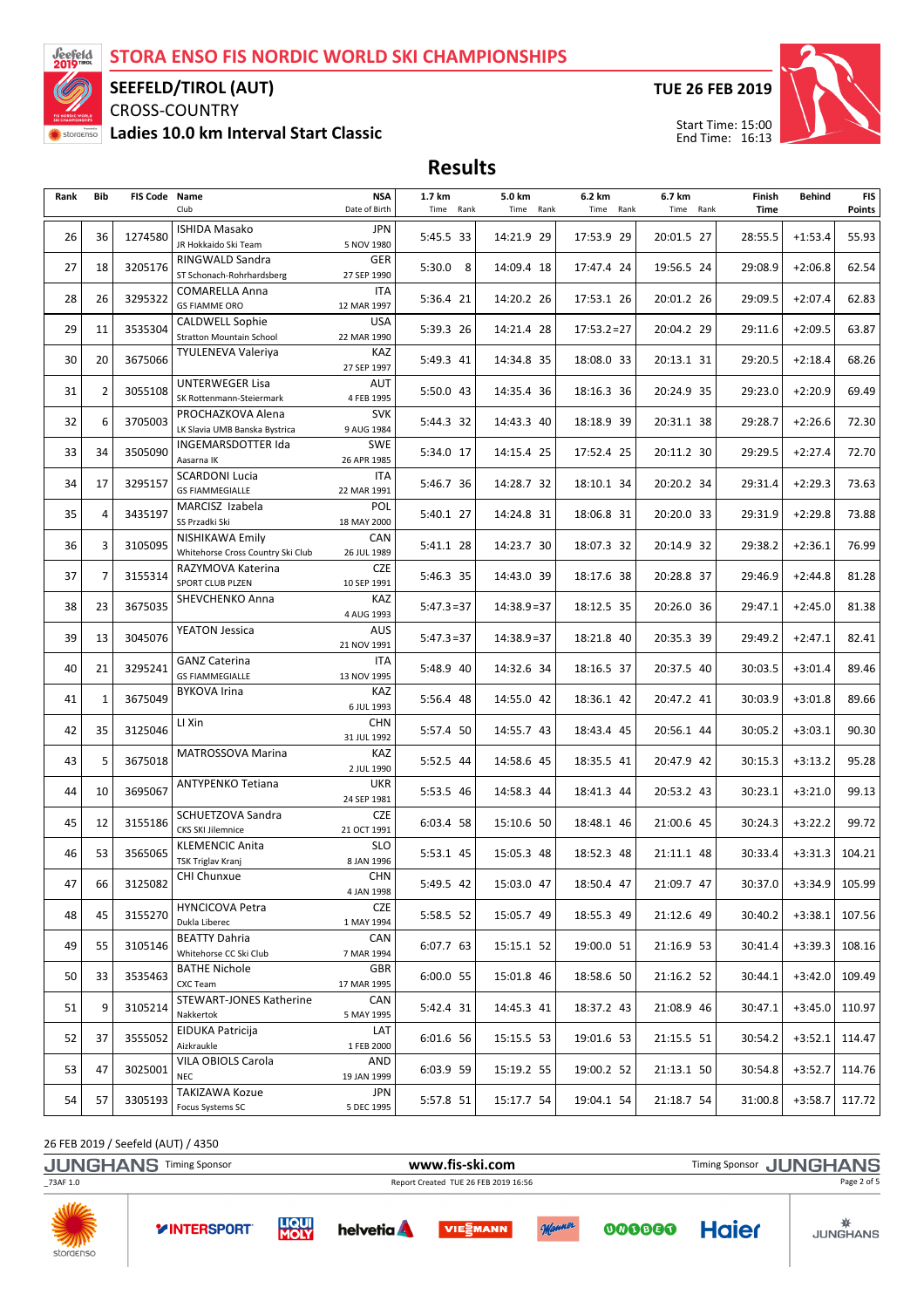

## SEEFELD/TIROL (AUT)

CROSS-COUNTRY Ladies 10.0 km Interval Start Classic TUE 26 FEB 2019



Start Time: 15:00 End Time: 16:13

Results

| Rank | <b>Bib</b> | FIS Code Name |                                      | <b>NSA</b>                | 1.7 km    | 5.0 km     | 6.2 km     | 6.7 km     | Finish      | <b>Behind</b> | <b>FIS</b> |
|------|------------|---------------|--------------------------------------|---------------------------|-----------|------------|------------|------------|-------------|---------------|------------|
|      |            |               | Club                                 | Date of Birth             | Time Rank | Time Rank  | Time Rank  | Time Rank  | <b>Time</b> |               | Points     |
| 55   | 61         | 3395115       | <b>PULLES Mariel Merlii</b>          | <b>EST</b>                | 5:58.7 54 |            | 19:13.9 56 |            |             |               | 125.57     |
|      |            |               | Karupesa Team                        | 1 NOV 1998                |           | 15:22.8 58 |            | 21:30.8 55 | 31:16.7     | $+4:14.6$     |            |
| 56   | 43         | 3435133       | LETOCHA Urszula                      | POL                       | 5:56.9 49 | 15:23.8 60 | 19:16.5 59 | 21:36.0 57 | 31:19.1     | $+4:17.0$     | 126.75     |
|      |            |               | LKS Markam Wisniowa-Osieczany        | 15 JAN 1994               |           |            |            |            |             |               |            |
| 57   | 63         | 3435202       | <b>KALETA Weronika</b>               | POL                       | 5:58.6 53 | 15:22.9 59 | 19:15.7 58 | 21:44.7 60 | 31:22.3     | $+4:20.2$     | 128.33     |
|      |            |               | LKS MARKAM Wisniowa-Osieczany        | 21 JUN 1999               |           |            |            |            |             |               |            |
| 58   | 39         | 3225019       | TAYLOR Annika<br>Lillehammer SkiKlub | <b>GBR</b><br>4 JUN 1993  | 6:02.8 57 | 15:19.9 57 | 19:14.6 57 | 21:43.0 58 | 31:23.6     | $+4:21.5$     | 128.97     |
|      |            |               | MA Qinghua                           | <b>CHN</b>                |           |            |            |            |             |               |            |
| 59   | 65         | 3125070       | Chinese Ski association              | 26 MAY 1995               | 5:54.5 47 | 15:19.3 56 | 19:17.9 60 | 21:43.1 59 | 31:26.0     | $+4:23.9$     | 130.15     |
|      |            |               | JANATOVA Katerina                    | <b>CZE</b>                |           |            |            |            |             |               |            |
| 60   | 49         | 3155324       | <b>DUKLA Liberec</b>                 | 13 MAR 1997               | 5:45.8 34 | 15:13.9 51 | 19:10.4 55 | 21:33.3 56 | 31:32.8     | $+4:30.7$     | 133.51     |
|      |            |               | KIRILLOVA Anastasia                  | <b>BLR</b>                |           |            |            |            |             |               |            |
| 61   | 62         | 3665115       |                                      | 20 FEB 1996               | 6:21.5 68 | 16:09.7 65 | 20:05.4 65 | 22:25.8 63 | 31:46.5     | $+4:44.4$     | 140.26     |
| 62   | 70         | 3905001       | <b>CHANLOUNG Karen</b>               | <b>THA</b>                | 6:18.3 67 | 15:52.8 62 | 19:46.0 61 | 22:04.1 61 | 31:47.6     | $+4:45.5$     | 140.81     |
|      |            |               | Ski and Snowboard Association of Th  | 1 JUL 1996                |           |            |            |            |             |               |            |
| 63   | 59         | 3665023       | KAMINSKA Valentyna                   | <b>UKR</b>                | 6:05.3 60 | 15:58.7 64 | 19:59.6 63 | 22:27.7 65 | 32:20.9     | $+5:18.8$     | 157.23     |
|      |            |               |                                      | 5 SEP 1987                |           |            |            |            |             |               |            |
| 64   | 31         | 3385016       | <b>MALEC Vedrana</b>                 | CRO                       | 6:16.6 66 | 15:58.2 63 | 20:04.0 64 | 22:27.5 64 | 32:24.5     | $+5:22.4$     | 159.00     |
|      |            |               | SK Sljeme                            | 24 MAR 1990               |           |            |            |            |             |               |            |
| 65   | 51         | 3695082       | <b>KROL Yuliia</b>                   | <b>UKR</b><br>22 OCT 1998 | 6:06.3 61 | 15:49.9 61 | 19:55.0 62 | 22:17.4 62 | 32:37.2     | $+5:35.1$     | 165.27     |
|      |            |               | MACISAAC-JONES Maya                  | CAN                       |           |            |            |            |             |               |            |
| 66   | 64         | 3105180       | Rocky Mountain Racers                | 27 MAY 1995               | 6:15.5 65 | 16:12.3 67 | 20:14.5 67 | 22:44.1 67 | 32:38.0     | $+5:35.9$     | 165.66     |
|      |            |               | <b>GALSTYAN Katya</b>                | ARM                       |           |            |            |            |             |               |            |
| 67   | 68         | 3745008       | <b>National Team</b>                 | 1 JAN 1993                | 6:24.7 70 | 16:18.6 69 | 20:10.1 66 | 22:31.8 66 | 32:38.9     | $+5:36.8$     | 166.11     |
|      |            |               | <b>MENG Honglian</b>                 | <b>CHN</b>                |           |            |            |            |             |               |            |
| 68   | 71         | 3125095       | Hei Longjiang                        | 2 SEP 1997                | 6:10.5 64 | 16:16.5 68 | 20:19.1 68 | 22:46.5 68 | 32:42.2     | $+5:40.1$     | 167.73     |
| 69   | 72         | 3045009       | <b>WATSON Aimee</b>                  | <b>AUS</b>                | 6:23.3 69 | 16:33.6 70 | 20:26.3 70 | 22:48.6 69 | 32:47.8     | $+5:45.7$     | 170.50     |
|      |            |               | <b>NSW Ski Association</b>           | 28 JUL 1987               |           |            |            |            |             |               |            |
| 70   | 41         | 3695052       | OLEKH Viktoriya                      | <b>UKR</b>                | 6:07.5 62 | 16:10.4 66 | 20:23.2 69 | 23:04.0 70 | 33:25.2     | $+6:23.1$     | 188.94     |
|      |            |               |                                      | 2 OCT 1993                |           |            |            |            |             |               |            |
| 71   | 74         | 3235063       | <b>MEYER MAGULAS Melina</b>          | GRE                       | 6:48.6 73 | 16:54.8 73 | 20:55.0 72 | 23:21.8 71 | 33:29.6     | $+6:27.5$     | 191.11     |
|      |            |               | <b>EOS Metsovou</b><br>OKORO Nansi   | 18 JAN 1985<br><b>BUL</b> |           |            |            |            |             |               |            |
| 72   | 67         | 3095087       | Alexander Logistics                  | 12 JUL 1999               | 6:26.8 71 | 16:39.2 71 | 20:49.2 71 | 23:27.7 72 | 33:41.2     | $+6:39.1$     | 196.83     |
|      |            |               | <b>GUDNADOTTIR Kristrun</b>          | <b>ISL</b>                |           |            |            |            |             |               |            |
| 73   | 69         | 3255017       |                                      | 13 OCT 1997               | 6:32.3 72 | 16:47.1 72 | 21:00.6 73 | 23:38.9 73 | 34:01.2     | $+6:59.1$     | 206.70     |
|      |            |               | <b>DUMAN Aysenur</b>                 | <b>TUR</b>                |           |            |            |            |             |               |            |
| 74   | 73         | 3525042       |                                      | 1 MAR 1999                | 7:02.5 74 | 18:16.7 74 | 22:54.4 74 | 25:48.9 74 | 36:56.8     | $+9:54.7$     | 293.30     |

#### Did not qualify for the final race

| Rank | Bib            | FIS Code Name |                                | <b>NSA</b>    | Finish  |  |
|------|----------------|---------------|--------------------------------|---------------|---------|--|
|      |                |               | Club                           | Date of Birth | Time    |  |
| 75   | 21             | 3085002       | MOURAO Jaqueline               | <b>BRA</b>    | 16:27.0 |  |
|      |                |               | National Team                  | 27 DEC 1975   |         |  |
| 76   | 20             | 3045074       | <b>PAUL Katerina</b>           | <b>AUS</b>    |         |  |
|      |                |               | Birkebeiner Nordic Ski Club    | 16 MAY 1996   | 16:39.5 |  |
| 77   |                | 3725014       | ARIUNSANAA Enkhtuul            | MGL           | 17:17.7 |  |
|      | 3              |               | Kilchinh                       | 14 JAN 1996   |         |  |
| 78   | 5              | 3725009       | <b>ENKHBAYAR Ariuntungalag</b> | MGL           | 17:32.9 |  |
|      |                |               | Aldar Sport committee          | 15 JAN 1997   |         |  |
| 79   | 25             | 3235029       | NTANOU Maria                   | <b>GRE</b>    | 17:58.6 |  |
|      |                |               | <b>EOS Naousas</b>             | 3 MAR 1990    |         |  |
| 80   | 19             | 3385037       | <b>SKENDER Gabrijela</b>       | <b>CRO</b>    | 18:07.5 |  |
|      |                |               | <b>TSK Ravnogorac</b>          | 7 OCT 1999    |         |  |
|      | $\overline{7}$ |               | <b>JAGECIC Nika</b>            | <b>CRO</b>    |         |  |
|      | 81             | 3385049       | Ski Club Sljeme Zagreb         | 4 JAN 2003    | 18:16.3 |  |

26 FEB 2019 / Seefeld (AUT) / 4350

|                           | <b>JUNGHANS Timing Sponsor</b> | www.fis-ski.com      |                 |                                      |        |        |              | <b>Timing Sponsor JUNGHANS</b> |  |  |
|---------------------------|--------------------------------|----------------------|-----------------|--------------------------------------|--------|--------|--------------|--------------------------------|--|--|
| $-73AF$ 1.0               |                                |                      |                 | Report Created TUE 26 FEB 2019 16:56 |        |        |              | Page 3 of 5                    |  |  |
| <b>SANTA</b><br>storaenso | <b>YINTERSPORT</b>             | <b>LIQUI</b><br>MOLY | <b>helvetia</b> | <b>VIESMANN</b>                      | Manner | 000000 | <b>Haier</b> | <b>JUNGHANS</b>                |  |  |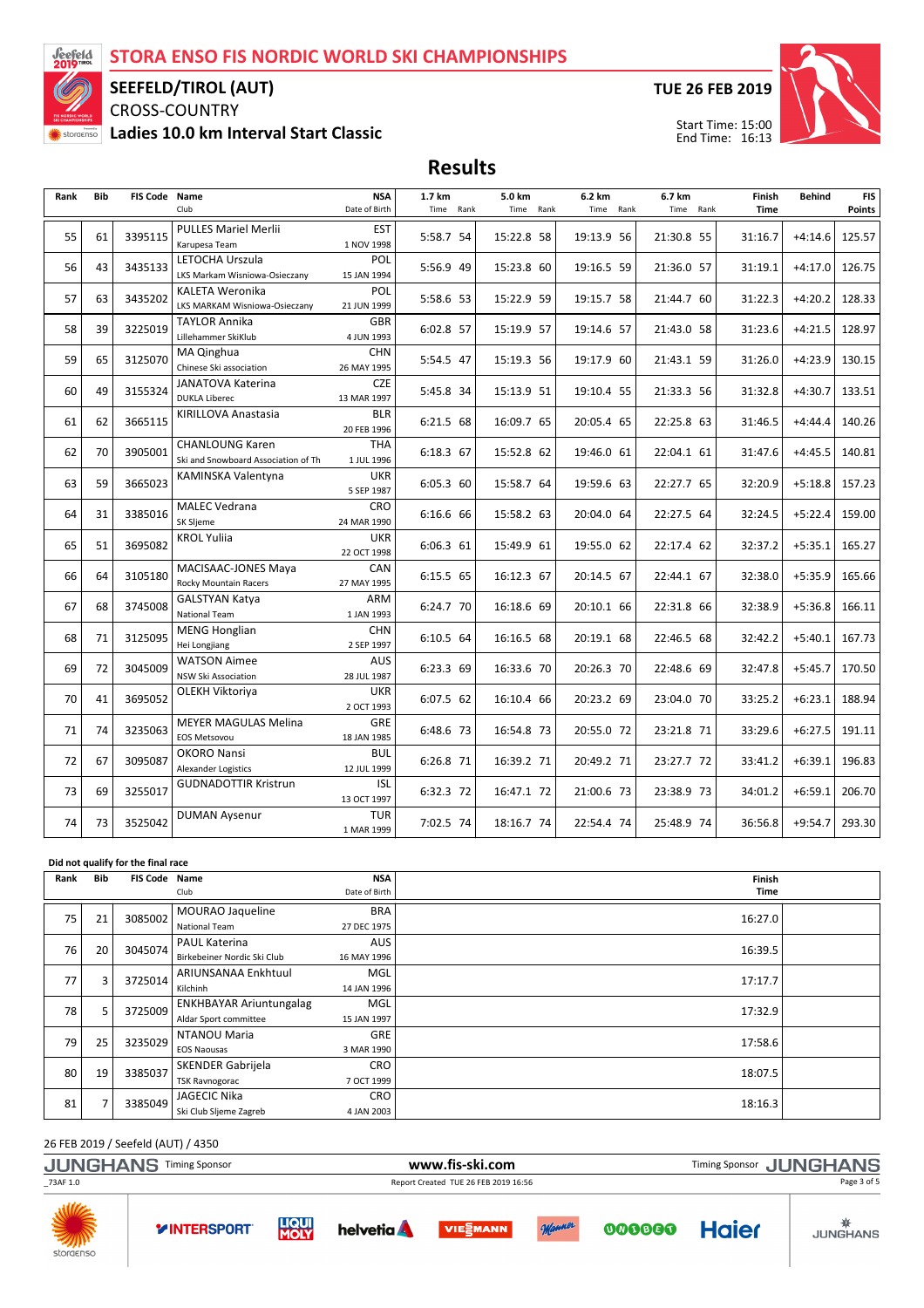## STORA ENSO FIS NORDIC WORLD SKI CHAMPIONSHIPS



#### SEEFELD/TIROL (AUT)

CROSS-COUNTRY Ladies 10.0 km Interval Start Classic TUE 26 FEB 2019



Results

| Rank                 | <b>Bib</b>     | <b>FIS Code Name</b>                  | Club                                     | <b>NSA</b><br>Finish<br>Date of Birth<br><b>Time</b> |                                                                      |  |  |  |
|----------------------|----------------|---------------------------------------|------------------------------------------|------------------------------------------------------|----------------------------------------------------------------------|--|--|--|
|                      |                |                                       | <b>GONZALEZ Catalina</b>                 | ARG                                                  |                                                                      |  |  |  |
| 82                   | 22             | 3035006                               | Club Andino bariloche                    | 2 FEB 2001                                           | 18:21.0                                                              |  |  |  |
| 83                   | $\overline{2}$ | 3245014                               | PAPP Ildiko                              | <b>HUN</b>                                           | 18:23.5                                                              |  |  |  |
|                      |                |                                       | Nord Sport SE                            | 12 AUG 1982                                          |                                                                      |  |  |  |
| 84                   | $\mathbf{1}$   | 3725015                               | <b>DULAMSUREN Oyunchimeg</b>             | MGL                                                  | 18:34.4                                                              |  |  |  |
|                      |                |                                       | <b>Tuv Province</b>                      | 14 AUG 2000                                          |                                                                      |  |  |  |
| 85                   | 26             | 3265002                               | <b>BEYRAMI BAHER Samaneh</b>             | IRI<br>12 JUN 1991                                   | 19:07.3                                                              |  |  |  |
| 86                   | 24             | 3235075                               | LADOPOULOU Paraskevi                     | GRE                                                  | 19:07.5                                                              |  |  |  |
|                      |                |                                       | <b>AO Florinas</b>                       | 16 NOV 1979                                          |                                                                      |  |  |  |
| 87                   | 11             | 3785030                               | <b>BILIUNAITE Martyna</b>                | LTU                                                  | 19:37.5                                                              |  |  |  |
|                      |                |                                       | <b>Utenos Sc</b>                         | 23 DEC 1999                                          |                                                                      |  |  |  |
| 88                   | 9              | 3785035                               | <b>REPECKAITE Fausta</b>                 | LTU                                                  | 20:12.5                                                              |  |  |  |
|                      |                |                                       | Anyksciu KKSC                            | 6 DEC 2001                                           |                                                                      |  |  |  |
| 89                   | 17             | 3235072                               | <b>TITA Nefeli</b><br><b>AO Florinas</b> | GRE<br>11 FEB 2003                                   | 20:26.8                                                              |  |  |  |
|                      |                |                                       | SIAVRO Emilija                           | LTU                                                  |                                                                      |  |  |  |
| 90                   | 6              | 3785048                               | Vilnius district sport school            | 25 JUN 2002                                          | 21:19.6                                                              |  |  |  |
|                      |                |                                       | KIASHEMSHAKI Samaneh                     | IRI                                                  |                                                                      |  |  |  |
| 91                   | 12             | 3265012                               |                                          | 26 SEP 1990                                          | 21:53.9                                                              |  |  |  |
|                      |                |                                       | CITOVICIUTE Violeta                      | LTU                                                  |                                                                      |  |  |  |
| 92                   | 8              | 3785034                               | <b>VMSC</b>                              | 27 MAR 2000                                          | 22:02.6                                                              |  |  |  |
| 93                   | 15             | 3265018                               | TIR Sahel                                | IRI                                                  | 22:18.7                                                              |  |  |  |
|                      |                |                                       |                                          | 13 JUL 2000                                          |                                                                      |  |  |  |
| 94                   | 16             | 3265022                               | SAVEHSHEMSHAKI Zahra                     | IRI                                                  | 22:29.7                                                              |  |  |  |
|                      |                |                                       |                                          | 17 DEC 1994                                          |                                                                      |  |  |  |
| 95                   | 4              | 3905003                               | KLOBUCZEK Poonyanuch                     | <b>THA</b>                                           | 25:50.8                                                              |  |  |  |
|                      |                |                                       |                                          | 4 AUG 1981                                           |                                                                      |  |  |  |
|                      |                |                                       |                                          |                                                      |                                                                      |  |  |  |
|                      |                | <b>Did Not Finish Qualifying Race</b> |                                          |                                                      |                                                                      |  |  |  |
|                      | 10             | 3245031                               | LACZKO Evelin Vivien<br>Vasas S.C.       | <b>HUN</b>                                           |                                                                      |  |  |  |
|                      |                |                                       |                                          | 12 MAR 2001                                          |                                                                      |  |  |  |
|                      |                |                                       |                                          |                                                      |                                                                      |  |  |  |
|                      |                | <b>Did Not Start Qualifying Race</b>  | SALCEDO Claudia                          | CHI                                                  |                                                                      |  |  |  |
|                      | 13             | 3115005                               | <b>Boinas Verdes</b>                     | 19 JUL 1980                                          |                                                                      |  |  |  |
|                      |                |                                       |                                          |                                                      |                                                                      |  |  |  |
| <b>Jury Decision</b> |                |                                       |                                          |                                                      |                                                                      |  |  |  |
|                      |                |                                       | Yellow card - Technique violation        |                                                      |                                                                      |  |  |  |
|                      |                |                                       | <b>BELORUKOVA Yulia</b>                  | <b>RUS</b>                                           | ICR 343.8 - Using skating technique in classical competition         |  |  |  |
|                      |                |                                       | Verbal Warning - Incorrect start         |                                                      |                                                                      |  |  |  |
|                      |                |                                       | <b>GIMMLER Laura</b>                     | <b>GER</b>                                           | ICR 315.2.3 - The poles must be placed in front of the starting gate |  |  |  |

#### 26 FEB 2019 / Seefeld (AUT) / 4350